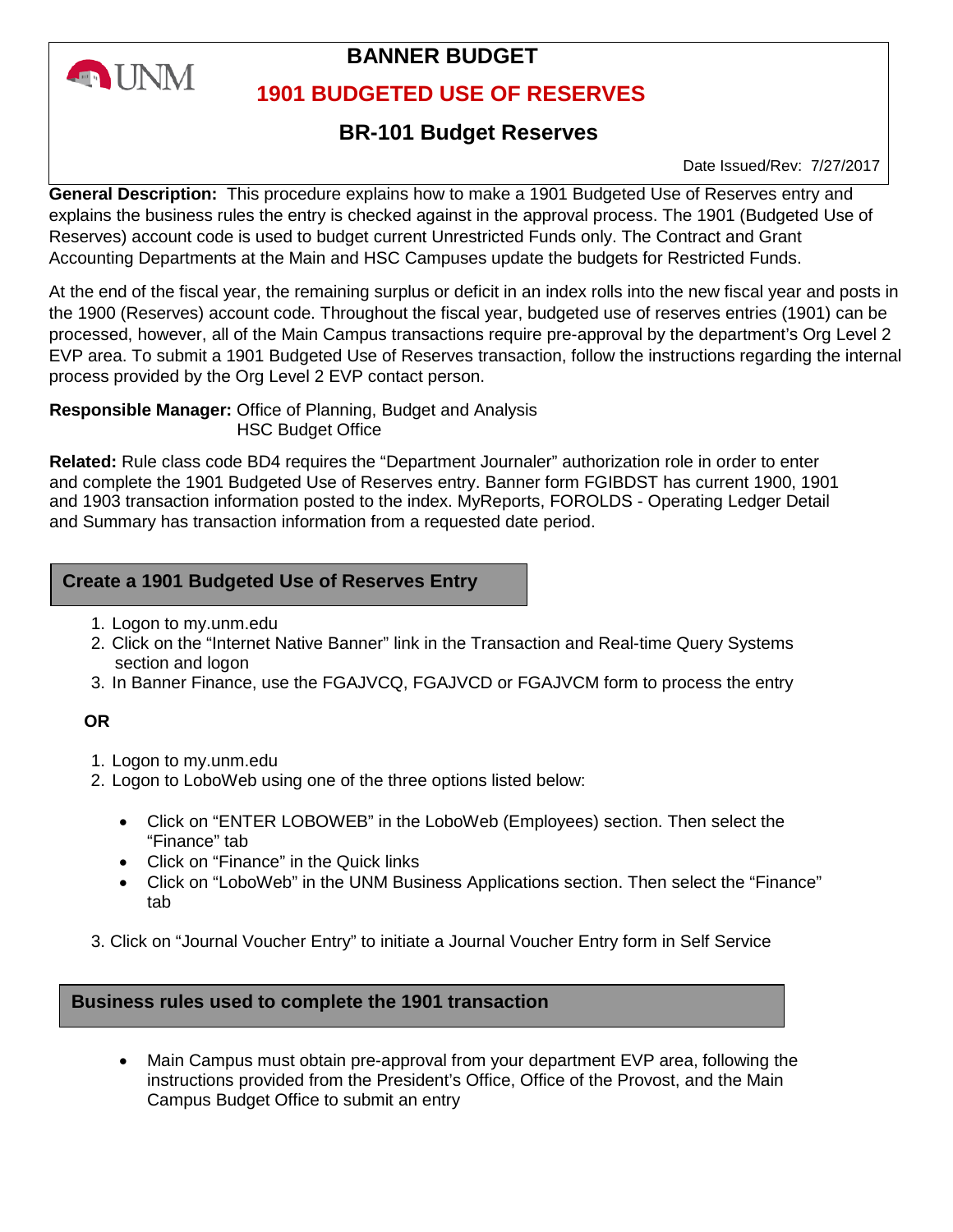#### **BR-101 1901 Budgeted Use of Reserves**

- Budget only what you expect to spend and not the full 1900 account code amount
- Use the **BD4** rule class code
- Entry includes the 1901 account code and an offset to an expense account code(s) or another revenue account code(s)
- Budget whole dollars
- Enter the required document text (see below section)
- Indices with a deficit reserve must process a deficit (negative) 1901 **budget** entry
	- $\circ$  Clear the deficit with a 1903 (Change in Reserves) actual entry or transfer the funds to the index using transfer account codes
	- o There must be sufficient revenue in the originating index to cover the deficit
- The 1903 account code can only be used to transfer balances within the same Fund and Program. Please note: There are additional restrictions on State Appropriations, Clinical revenues and Non Endowed/Endowed spending indices. Contact your Department's Fiscal Agent concerning specific index information and/or restrictions
- The deadline for Budgeting Use of Reserves (BD4) entries for the current fiscal year is in March. Refer to the Finance Month End Close Schedule for exact deadline dates

## **Required Document Text**

- Populate the FOATEXT form in Banner or the Document/Commodity Text in Self Service
	- $\circ$  Indicate that prior authorization has been obtained and include the name of the person providing the authorization
	- o Main Campus departments must provide an explanation of how the money will be spent including a general description of the expenses and whether the expenses being funded are recurring or non-recurring
	- $\circ$  HSC departments must provide an explanation of why the reserves are being budgeted and a general description of the expenses it will be used to cover
- If it is for recurring expenditures, such as salaries, please indicate if permanent funding has been identified and the expected date the permanent funding will occur. If permanent funding for recurring expenditures has not been identified, please obtain EVP approval and include the name of the person providing the authorization.
- Throughout the year, the Budget Offices will monitor Budget to Actual expenditures and identify those units with inflated budgeted expenditures due to a unit budgeting their full reserves (1900) amount. If departments budget what they expect to spend, Budget to Actual comparisons are more accurate and reporting for Administration is more meaningful.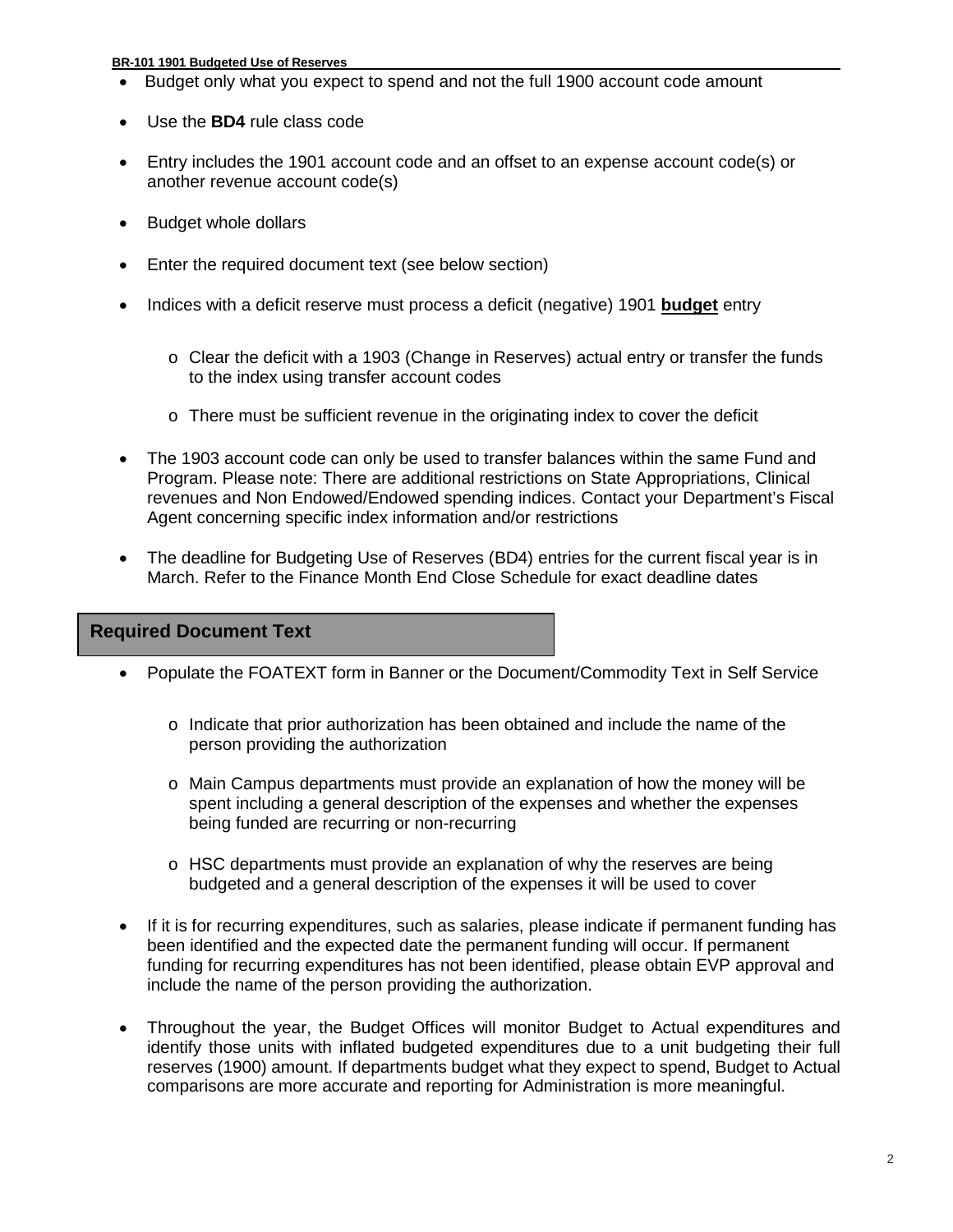#### **BR-101 1901 Budgeted Use of Reserves**

• The Budget Offices will work with the VP Unit/College/Department to adjust inflated Budgeted Reserves and expenditures

| 寄<br>$\bigoplus_{i=1}^n$<br>≻∃<br>⊣⊟<br>御<br>P<br>$ \mathbf{x} $<br>昌<br>a)<br>圃<br>目<br>a<br>н<br>Organization Budget Status Form FGIBDST 8.5 (BANP)<br>×<br>lυ<br>Chart:<br>$\overline{\phantom{a}}$<br><b>Fiscal Year:</b><br>$\Rightarrow$<br>Index:<br>Query Specific Account<br>Include Revenue Accounts<br><b>Both</b><br><b>Commit Type:</b> |     |                                 |                        | 唐<br>좋<br>$\mathbb{R}$ +<br>钟<br>癌<br>$\lceil \cdot \rceil$<br>⊛<br>$\heartsuit$<br>$\mathbf{X}$<br>The 1900 Reserves amount is \$8,519 and<br>a 1901 Budgeted Use of Reserves was<br><b>Organization:</b><br>Fund:<br>processed in the amount of \$9,000.<br>Program:<br><b>Account:</b><br>The 1901 Budgeted Use of Reserves is<br><b>Account Type:</b><br>over budgeted by \$481.<br><b>Activity:</b><br>Location: |                     |                    |                                    |
|------------------------------------------------------------------------------------------------------------------------------------------------------------------------------------------------------------------------------------------------------------------------------------------------------------------------------------------------------|-----|---------------------------------|------------------------|-----------------------------------------------------------------------------------------------------------------------------------------------------------------------------------------------------------------------------------------------------------------------------------------------------------------------------------------------------------------------------------------------------------------------|---------------------|--------------------|------------------------------------|
| <b>Account Type</b>                                                                                                                                                                                                                                                                                                                                  |     | <b>Title</b>                    | <b>Adjusted Budget</b> |                                                                                                                                                                                                                                                                                                                                                                                                                       | <b>YTD Activity</b> | <b>Commitments</b> | <b>Available Balance</b>           |
| 1000                                                                                                                                                                                                                                                                                                                                                 |     | R Gifts Gen                     | 2,665.00               |                                                                                                                                                                                                                                                                                                                                                                                                                       | 0.00                | 0.00               | $\blacktriangle$<br>2,665.00       |
| 1900                                                                                                                                                                                                                                                                                                                                                 |     |                                 |                        |                                                                                                                                                                                                                                                                                                                                                                                                                       |                     |                    |                                    |
|                                                                                                                                                                                                                                                                                                                                                      | R.  | Reserves                        | 0.00                   |                                                                                                                                                                                                                                                                                                                                                                                                                       | 8.519.00            | 0.00               | $-8,519.00$                        |
|                                                                                                                                                                                                                                                                                                                                                      | R.  | Budgeted Use of Reserves        | 9,000.00               |                                                                                                                                                                                                                                                                                                                                                                                                                       | 0.00                | 0.00               | 9,000.00                           |
|                                                                                                                                                                                                                                                                                                                                                      | lE. | Other Supply Costs Gen          | 600.00                 |                                                                                                                                                                                                                                                                                                                                                                                                                       | 0.00                | 0.00               | 600.00                             |
|                                                                                                                                                                                                                                                                                                                                                      | lE. | Other Professional Services Ger | 600.00                 |                                                                                                                                                                                                                                                                                                                                                                                                                       | 0.00                | 1.900.00           | $-1.300.00$                        |
|                                                                                                                                                                                                                                                                                                                                                      | le. | Other Operating Costs Gen       | 10.349.00              |                                                                                                                                                                                                                                                                                                                                                                                                                       | 0.00                | 0.00               | 10,349.00                          |
| 1901<br>37Z0<br>69Z0<br>8060<br><b>80K0</b>                                                                                                                                                                                                                                                                                                          | lE. | Banner Tax                      | 116.00                 |                                                                                                                                                                                                                                                                                                                                                                                                                       | 0.00                | 0.00               | 116.00<br>$\overline{\phantom{a}}$ |

## **Example of a 1901 Deficit (Negative) Budgeted Use of Reserves**

#### 800010000199019818910181818191414141410191X Organization Budget Stat Form FGIRE ST 85 (BAL

| $\overline{\phantom{a}}$<br>Chart:<br><b>Fiscal Year:</b><br>$\overline{\phantom{a}}$<br>Index:<br>Query Specific Account<br>Include Revenue Accounts<br><b>Both</b><br><b>Commit Type:</b> | <b>Organization:</b><br>Fund:<br>Program:<br><b>Account:</b><br><b>Account Type:</b><br><b>Activity:</b><br>Location: | The 1900 Reserves amount is in deficit<br>(negative).<br>A negative 1901 Budgeted Use of<br>Reserves was processed in the amount<br>of \$(644). |
|---------------------------------------------------------------------------------------------------------------------------------------------------------------------------------------------|-----------------------------------------------------------------------------------------------------------------------|-------------------------------------------------------------------------------------------------------------------------------------------------|
| <b>Adjusted Budget</b><br>Title<br><b>Account Type</b>                                                                                                                                      |                                                                                                                       | <b>YTD Activity</b><br><b>Available Balance</b><br><b>Commitments</b>                                                                           |

| rivovani i jpo |     | $\cdots$                           | <b>HALLOW DUALLY</b> |             | ----------------- | Attanapic Dalamoc |
|----------------|-----|------------------------------------|----------------------|-------------|-------------------|-------------------|
| 07Z0           |     | R Other Sales and Service Revenu   | 13,000.00            | 11,034.00   | 0.00              | 1,966.00          |
| 08Z0           | IR. | Miscellaneous Gen                  | 7,000.00             | 5,800.00    | 0.00              | 1,200.00          |
| 1180           | IR. | Trsfr From Student Social Cultu 0  | 12,060.00            | 12,060.00   | 0.00              | 0.00              |
| 1640           | IR. | Allocations Pooled Allocation Ger  | 27,195.00            | 27,195.00   | 0.00              | 0.00              |
| 1900           | IR. | Reserves                           | 0.00                 | $-643.72$   | 0.00              | 643.72            |
| 1901           | IR. | Budgeted Use of Reserves           | $-644.00$            | 0.00        | 0.00              | $-644.00$         |
| 31B0           | E.  | Food F&A Unallowable Gen           | 20,000.00            | 30,991.55   | 0.00              | $-10,991.55$      |
| <b>38C0</b>    | IE. | <b>External Vehicle Rental Gen</b> | 700.00               | 505.00      | 0.00              | 195.00            |
| 45Z0           | E   | Student Costs Other Gen            | 300.00               | 0.00        | 0.00              | 300.00            |
| 63A1           | E   | <b>Event Fees</b>                  | 14,500.00            | 0.00        | 0.00              | 14,500.00         |
| 63B0           | IE. | Rental Fees Gen                    | 0.00                 | 6,216.83    | 0.00              | $-6,216.83$       |
| 63C0           | IE. | Copying Gen                        | 0.00                 | 118.80      | 0.00              | $-118.80$         |
|                |     | <b>Net Total:</b>                  | 0.00                 | $-1,924.08$ | 0.00              |                   |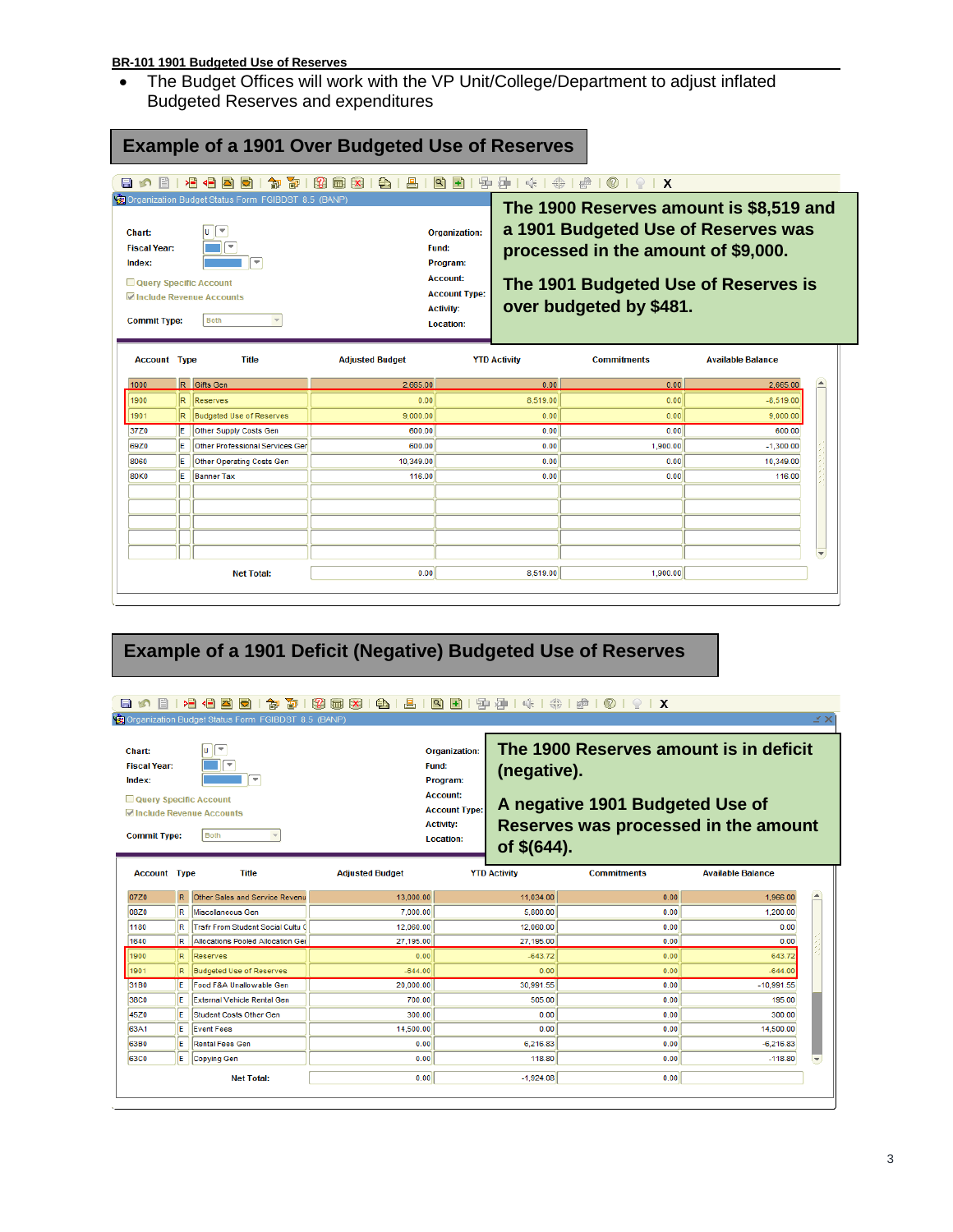## **Example of funds being moved OUT OF an index using a 1903 Change in Reserves**

#### 

| Chart:<br><b>Fiscal Year:</b><br>Index:<br>Query Specific Account<br><b>Commit Type:</b><br><b>Account Type</b><br><b>11L0</b> | R                         | <b>VALO</b> rganization Budget Status Form FGIBDST 8.5 (BANP)<br>$\overline{\phantom{a}}$<br>U<br>$\overline{\phantom{a}}$<br>Include Revenue Accounts<br><b>Both</b><br><b>Title</b><br>Trsfr To Student Aid Gen | <b>Adiusted Budget</b><br>$-79,000.00$ | <b>Organization:</b><br>Fund:<br>Program:<br><b>Account:</b><br><b>Account Type:</b><br><b>Activity:</b><br><b>Location:</b><br><b>YTD</b> | \$321,466.82.<br>\$154,500. | The 1900 Reserves amount is<br>The 1903 Change in Reserves indicates<br>that \$27,388.25 has been moved out of<br>this index to another index.<br>The 1901 Budgeted Use of Reserves is |               |                          |
|--------------------------------------------------------------------------------------------------------------------------------|---------------------------|-------------------------------------------------------------------------------------------------------------------------------------------------------------------------------------------------------------------|----------------------------------------|--------------------------------------------------------------------------------------------------------------------------------------------|-----------------------------|----------------------------------------------------------------------------------------------------------------------------------------------------------------------------------------|---------------|--------------------------|
| 1640                                                                                                                           | R                         | Allocations Pooled Allocation Ger                                                                                                                                                                                 | 874,382.00                             |                                                                                                                                            |                             |                                                                                                                                                                                        |               |                          |
| 1660                                                                                                                           | R                         | Allocations Other Gen                                                                                                                                                                                             | $-880,480.00$                          |                                                                                                                                            | $-846.850.00$               | 0.00                                                                                                                                                                                   | $-33.630.00$  |                          |
| 1900                                                                                                                           | R                         | <b>Reserves</b>                                                                                                                                                                                                   | 0.00                                   |                                                                                                                                            | 321,466.82                  | 0.00                                                                                                                                                                                   | $-321,466.82$ |                          |
| 1901                                                                                                                           | R                         | <b>Budgeted Use of Reserves</b>                                                                                                                                                                                   | 154,500.00                             |                                                                                                                                            | 0.00                        | 0.00                                                                                                                                                                                   | 154.500.00    |                          |
| 1903                                                                                                                           | R.                        | <b>Change in Reserves</b>                                                                                                                                                                                         | 0.00                                   |                                                                                                                                            | $-27,388.25$                | 0.00                                                                                                                                                                                   | 27,388.25     |                          |
| 2000                                                                                                                           |                           | Faculty Salary Detail Gen                                                                                                                                                                                         | $-81,000,00$                           |                                                                                                                                            | 0.00                        | 0.00                                                                                                                                                                                   | $-81,000.00$  |                          |
| <b>20SA</b>                                                                                                                    | L                         | <b>Salary Adjustments</b>                                                                                                                                                                                         | 302.802.00                             |                                                                                                                                            | 0.00                        | 0.00                                                                                                                                                                                   | 302.802.00    |                          |
| <b>80E0</b>                                                                                                                    | E                         | <b>Contingency Budget Gen</b>                                                                                                                                                                                     | $-152,400.00$                          |                                                                                                                                            | 0.00                        | 0.00                                                                                                                                                                                   | $-152,400.00$ |                          |
|                                                                                                                                |                           |                                                                                                                                                                                                                   |                                        |                                                                                                                                            |                             |                                                                                                                                                                                        |               |                          |
|                                                                                                                                |                           |                                                                                                                                                                                                                   |                                        |                                                                                                                                            |                             |                                                                                                                                                                                        |               |                          |
|                                                                                                                                |                           |                                                                                                                                                                                                                   |                                        |                                                                                                                                            |                             |                                                                                                                                                                                        |               | $\overline{\phantom{a}}$ |
|                                                                                                                                | 0.00<br><b>Net Total:</b> |                                                                                                                                                                                                                   |                                        |                                                                                                                                            | 242.610.57                  | 0.00                                                                                                                                                                                   |               |                          |

# **Example of funds being moved INTO an index using a 1903 Change in Reserves**

#### 日の日1名伯画画1命商1路画路1曲1画1画图1字串1余1余1#10191X **窗**Organ orm EGIBDST 8.5 (BAN) **A 1903 Change in Reserves was**   $\sqrt{v}$ **Chart:** Organization: ŌŒ **Fiscal Year:** Fund: **processed moving \$3,486.49 into the**  Program: Index: ⊩ **index. Account:** Query Specific Account **Account Type:** Include Revenue Accounts **The 1901 Budgeted Use of Reserves has Activity: Commit Type:** Both **Location: a budget of \$200,000 that was processed. Account Type** Title **Adjusted Budget YTD**  $11A0$ R Trsfr To Research Gen  $-8,805.00$  $-8,805.00$  $0.00$  $0.00$  $11C0$ R Trsfr From Research Gen 480.00 480.44  $0.00$  $-0.44$ R Trsfr To Public Service Gen 11F0  $0.00$  $-81,140,00$  $-81,140,00$  $0.00$  $1602$ R F&A Distributions 1,938,137.96  $0.00$ -38,137.96 1,900,000.00 R Allocations Subsidy Gen 1620  $-190.448.00$  $-160.968.47$  $0.00$  $-29.479.53$ 1660 R Allocations Other Gen  $-60,000,00$  $-60.000.00$  $0.00$  $\overline{0.00}$  $1661$ R Overhead-Internal Allocation  $-1,160,908.00$  $-1,160,907.52$  $0.00$  $-0.48$ **R** Intradepartmental Allocations  $0.00$ 1666  $-201.103.00$  $-251.014.00$ 49.911.00  $1900$  $R$  Reserves  $0.00$ 418,056.78  $0.00$ -418,056.78 1901 R Budgeted Use of Reserves 200,000.00  $0.00$  $0.00$ 200,000.00 1903 R Change in Reserves 3.486.49  $0.00$  $-3.486.49$  $0.00$  $-196.36$  $3100$ E Office Supplies General  $0.00$ 196.36  $0.00$ **Net Total:**  $\overline{0.00}$ 628,527.64  $92.17$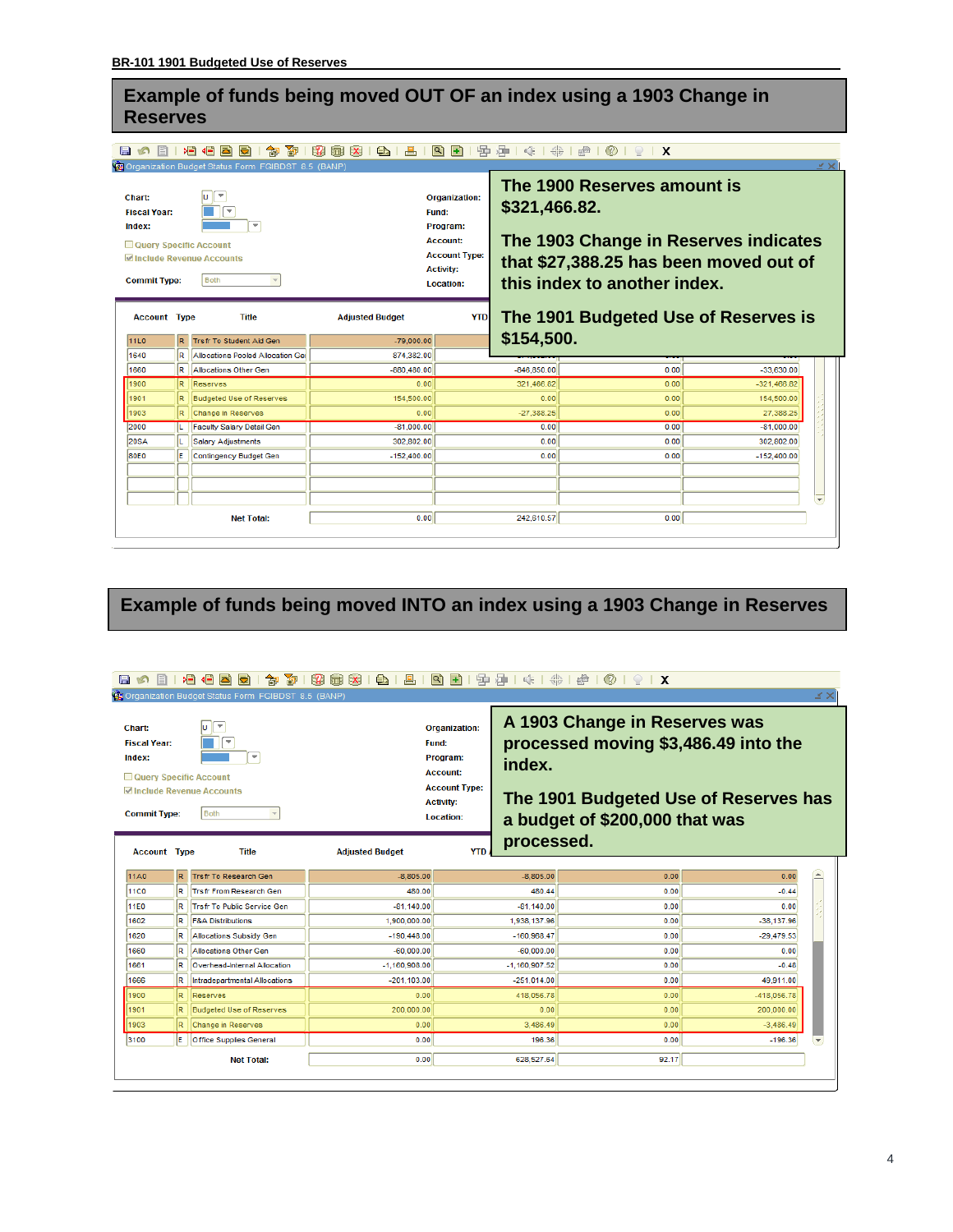# **Examples of Required Document Text in Banner FOATEXT form**

 $\mathbf{E}$ 

General Text Entry Form FOATEXT 8.9 (BANP)

Type:  $JV$ 

 $\boxed{\phantom{1}}$  10 **Default Increment:** 

| Text                                               | Print | Line |
|----------------------------------------------------|-------|------|
| Start-up costs for a new Faculty member. The 1901  |       |      |
| Budgeted Use of Reserves in the amount of \$8,400  |       | 20   |
| will cover the cost of two laptops, Instructional  |       | 30   |
| material and travel. These expenditures            |       |      |
| are non-recurring. Prior authorization approved by |       | 50   |
| Provost Academic Affairs per Nicole Dopson.        |       | 60   |
| Special Education Carol 7-1234                     |       | 70   |
|                                                    |       |      |
|                                                    |       |      |
|                                                    |       |      |

| General Text Entry Form FOATEXT 8.9 (BANP)                                                             |                           | ¥Χ                     |
|--------------------------------------------------------------------------------------------------------|---------------------------|------------------------|
| $\overline{\phantom{a}}$<br>$\overline{\phantom{a}}$<br>J0494530<br>Code:<br><b>Type:</b><br><b>JV</b> | <b>Default Increment:</b> | 10                     |
| <b>Text</b>                                                                                            | <b>Print</b>              | Line                   |
| This is a recurring expense for one .75 FTE.                                                           |                           | $\blacktriangle$<br>10 |
| Permanet funding has been identified but will                                                          |                           | 20                     |
| not be available until October 2017. 1901 Budgeted                                                     |                           | 30                     |
| Use of Reserves will be used through September.                                                        |                           | 40                     |
| Prior authorization approval from the EVP                                                              |                           | 50                     |
| Administration area per the Main Campus Budget                                                         |                           | 60                     |
| Office.                                                                                                |                           | 70                     |
| UNM Police Dept. Mary 7-1234                                                                           |                           | 80                     |
|                                                                                                        |                           |                        |
|                                                                                                        |                           |                        |

| General Text Entry Form FOATEXT 8.9 (BANP)                                               |                           | м×               |
|------------------------------------------------------------------------------------------|---------------------------|------------------|
| $\overline{\phantom{a}}$<br>$\overline{\phantom{a}}$<br>Code:<br>J0494536<br>Type:<br>JV | <b>Default Increment:</b> | 10               |
| <b>Text</b>                                                                              | <b>Print</b><br>Line      |                  |
| This is a recurring expense for mandatory Sexual                                         | ٦<br>10                   | $\blacktriangle$ |
| Harassment Awareness and Prevention training.                                            | 20                        |                  |
| Three employees from OEO will attend. The cost for                                       | 30                        |                  |
| each employee is \$125. Prior authorization from                                         | 40                        |                  |
| the President Executive level has been approved                                          | 50                        |                  |
| per Jessica Hyden 7-9083.                                                                | 60                        |                  |
|                                                                                          |                           |                  |
|                                                                                          |                           |                  |

≤ ×

£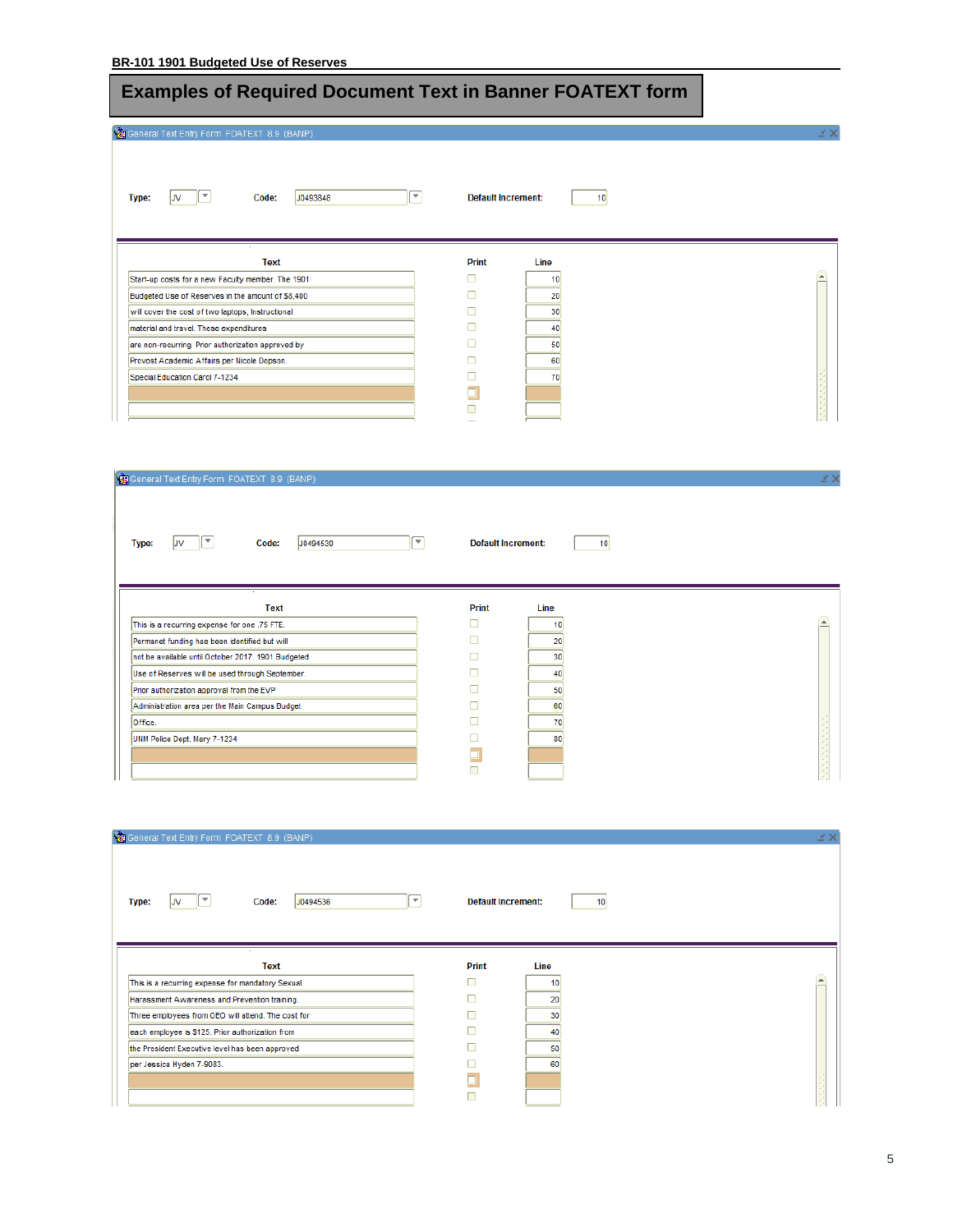## **Processing Examples**

A department has a reserve in account code 1900 in the amount of \$500.00. They would like to start spending the \$500.00. The department is budgeting what they expect to spend, \$150.00 for office supplies out of the \$500.00 reserve. The JV would look like this:

BD4 223344-1901 \$150.00 +

BD4 223344-3100 \$150.00 +

A department has a deficit reserve of \$500.00 in account code 1900. They are required to budget the deficit. Keep in mind actual revenue must be available to budget the deficit. If your department or unit does not have the funds to cover the deficit in the new fiscal year, contact your VP unit to arrange a deficit reduction plan. The JV would look like this:

BD4 223344-1901 \$500.00 -

BD4 223344-3160 \$500.00 -

A department processed an estimated 1901 budgeted use of reserves in Budget Planner in the amount of \$500.00. The 1900 reserves entry posted after the fiscal year-end close. The department's 1900 reserves balance is \$100.00. The JV to correct the over budgeted use of reserves would look like this:

BD4 223344-1901 \$400.00 -

BD4 223344-3100 \$400.00 -